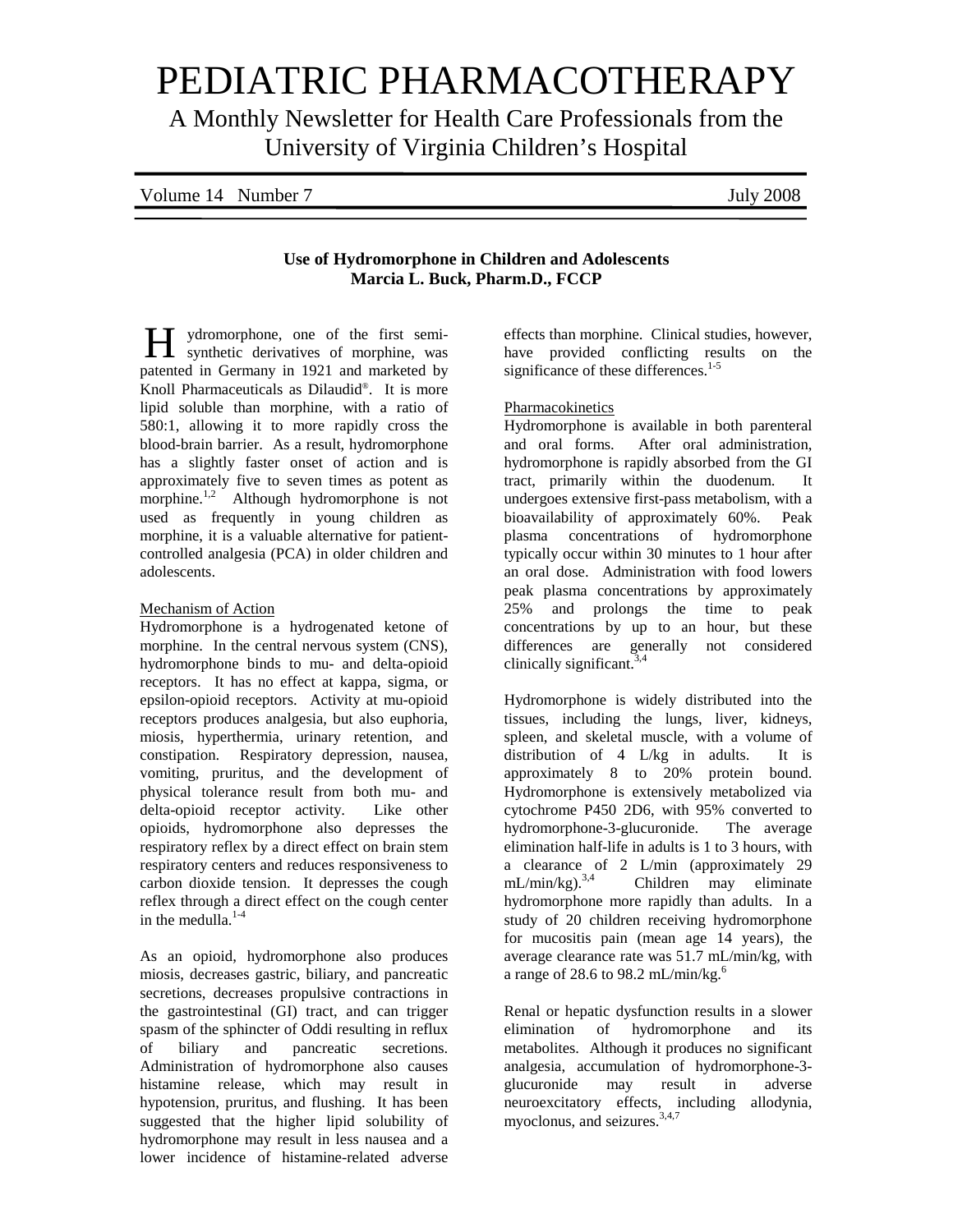# Use in Children and Adolescents

While it is not used as frequently as morphine or fentanyl, hydromorphone has been studied in pediatric patients for management of both cancer-related and post-operative pain. In 1999, Goodarzi published the results of a double-blind randomized trial comparing epidural morphine, fentanyl, and hydromorphone in 90 children undergoing orthopedic surgery.<sup>8</sup> Patients between 3 and 19 years of age were randomly assigned to one of three treatment groups for postoperative analgesia: morphine (10 mcg/kg/hr), fentanyl (1 mcg/kg/hr), or hydromorphone (1 mcg/kg/hr). All drugs were infused through a lumbar epidural catheter. Patients evaluated their pain with a visual analog scale (VAS). Adverse effects were evaluated by the patients as well as the investigators.

There were no statistically significant differences in VAS scores among the three groups or in assessments made by the patients' nurses. At the end of the 30-hour observation period, 25% of the patients in the morphine group had experienced some degree of respiratory depression (defined as an oxygen saturation less than 90%), compared to none of the patients in the fentanyl or hydromorphone groups. There were no reports of significant apnea or severe respiratory insufficiency. Pruritus was more common in the morphine group (35%) than in the other two groups (15% with fentanyl and 8% with hydromorphone;  $p<0.02$ ). The incidence of urinary retention was also higher in the morphine group (55% versus 20% with hydromorphone and 15% with fentanyl; p<0.05). There were no other statistically significant differences between the groups, although the authors noted prolonged somnolence in the morphine patients and more severe pruritus.<sup>8</sup>

In 2001, Lowry and colleagues published a prospective study of epidural hydromorphone in 10 adolescents between 12 and 17 years of age who had undergone anterior spinal fusion for scoliosis.<sup>9</sup> The epidural catheters were placed during surgery. Initial doses of 1 mcg/kg fentanyl and 5 mcg/kg hydromorphone were given at the time of surgery. After surgery, hydromorphone was infused at 2 mcg/kg/hr, along with 0.1% ropivacaine, until the epidural catheter was removed 5 days later. Daily pain scores were assessed with a 0-10 point VAS and adverse effects were documented. The median pain score after surgery was 2.1. The mean maximum score was 4.1 Three patients required an additional bolus and a 20% increase in their infusion rate. In one patient, the epidural hydromorphone was decreased by 20% due to excessive sedation. Three patients developed

mild pruritus. No other adverse effects were noted. The authors concluded that epidural hydromorphone may be a useful means of providing analgesia after spinal surgery.

In 2005, Sucato and colleagues at Texas Scottish Rite Hospital conducted a retrospective study comparing epidural hydromorphone infusion with standard PCA regimens following scoliosis repair.10 The authors reviewed the records of 613 adolescents treated between 1990 and 2001. During this period, patients received either epidural hydromorphone 20 mcg/mL with bupivacaine 0.1% infused at 0.1 to 0.2 mL/kg/hr (providing 2 to 4 mcg/kg/hr hydromorphone) or a PCA with a bolus morphine dose of 0.02 to 0.03 mg/kg or a meperidine dose of 0.2 to 0.3 mg/kg. The PCA lock-out period was 7 to 12 minutes. Patients could also receive a basal rate of either morphine 0.015 mg/kg/hr or meperidine 0.15 mg/kg/hr. For all patients, the doses were titrated to maintain adequate pain relief.

The average of the pain scores taken within the first 48 hours of treatment were significantly lower in the epidural infusion group (1.3 versus 1.9;  $p<0.001$ ). The range of pain scores  $(2.3)$ versus 2.7) and the average maximum score (2.6 versus 3.2) were both significantly lower in the epidural group than in the PCA group  $(p<0.05)$ . However, the need to temporarily stop because of adverse effects or problems with catheter function was greater in the epidural group (12.3 versus  $7.0\%$ ;  $p=0.04$ ), as well as the rate of treatment discontinuation (13.1% versus 0; p<0.001). Based on the overall study results, the authors concluded that both epidural infusion and PCA provided effective pain control for adolescents following spinal fusion, but epidural infusion produced better overall pain scores.<sup>10</sup>

In addition to its use after surgery, hydromorphone has been shown to be an effective means of pain control in children with cancer. Collins and colleagues conducted a double-blind, randomized cross-over study of hydromorphone and morphine PCA in 10 children with mucositis pain after bone marrow transplantation.<sup>5</sup> The intermittent doses were 0.028 mg/kg morphine or 0.004 mg/kg hydromorphone, with a 5 minute lock-out period. A basal infusion of either morphine at 0.1 mg/kg/hr or hydromorphone at 1.4 mcg/kg/hr was used in all patients initially, and discontinued when patients used fewer than 6 intermittent doses per day. After receiving their initial regimen for 3 days, the patients were switched to the alternate agent for another three days. They switched back to the initial agent for a final three day period. On day 10, all patients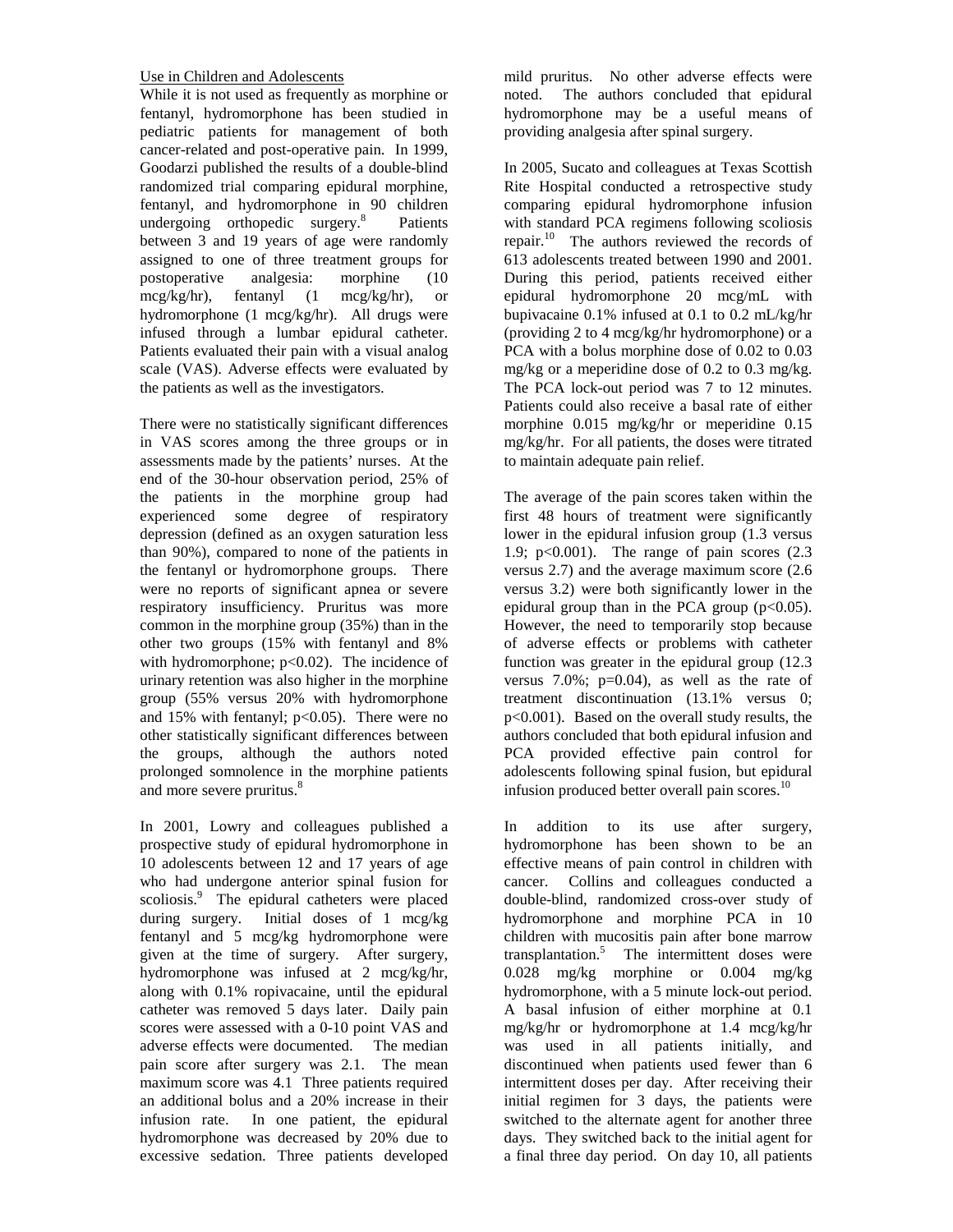received a continuous infusion of the opioid administered during the previous day.

All patients required a rapid escalation in dose at the start of the study, followed by a plateau phase and then a decline in dose as their mucositis resolved. There were no statistically significant differences in pain scores, sedation, nausea, vomiting, or pruritus between the drugs. The hydromorphone doses required in the study were higher than those anticipated based on standard equipotency dosing charts, causing the authors to conclude that hydromorphone may be less potent in children than in adults. They also noted the lack of significant differences in adverse effects with the drugs, calling into question the belief that hydromorphone may be better tolerated.<sup>5</sup>

## **Precautions**

Hydromorphone produces dose-dependent respiratory depression. Patients with underlying pulmonary conditions or depressed respiratory function should receive hydromorphone only under close observation in areas with appropriately trained personnel and equipment to support respiratory function. $1-4$ 

Hydromorphone should be used with caution in patients with biliary tract disease, because of its effects on the sphincter of Oddi. It should also be used with caution in patients with increased intracranial pressure, thyroid disease, adrenocortical insufficiency, CNS depression (including alcoholism or substance abuse), psychoses, urinary diseases, or following GI surgery. Some hydromorphone products contain metabisulfite as a preservative and should be avoided in patients with sulfite sensitivity.<sup>3,4</sup>

Like other opioids, hydromorphone is a Schedule II controlled substance. It has a high potential for misuse, abuse, and diversion. Prolonged administration will result in the development of tolerance and physical dependence. Withdrawal symptoms may occur after abrupt discontinuation of hydromorphone in patients who have developed tolerance.<sup>3,4</sup>

#### Adverse Effects

The most frequent adverse effects reported after hydromorphone use include constipation, dizziness and sedation (each estimated to occur in 20 to 23% of patients), nausea and vomiting (in approximately 9% of patients), diaphoresis, alterations in mood, dry mouth, flushing, and pruritus (in 5% of patients). Less frequent adverse effects include headache, agitation, tremor, arthralgias, parathesias, blurred vision, hallucinations, increased intracranial pressure, respiratory depression, apnea, bronchospasm or

laryngospasm, alterations in heart rate and blood pressure, anorexia, diarrhea, urinary retention or hesitancy, and skin rashes. Seizures and myoclonus have been reported to occur with hydromorphone, but appear to be rare.

Hydromorphone inhibits the release of gonadotropin-releasing hormone and corticotropin-releasing hormone. As a result, patients receiving long-term hydromorphone may have decreased levels of adrenocorticotropic hormone, lutenizing hormone, and folliclestimulating hormone. It increases prolactin and growth hormone secretion and may decrease cortisol and testosterone levels.<sup>3,4</sup>

## Drug Interactions

Administration of hydromorphone with other CNS depressants (including general anesthetics, other opioids, phenothiazines, sedative/hypnotics, antipsychotics, or antidepressants) may produce additive sedation and respiratory depression. If combination therapy is used, doses of hydromorphone and the adjunctive agent should be reduced. Use of mixed agonist/antagonist opioid analgesics (buprenorphine, butorphanol, nalbuphine, and pentazocine) may result in rapid precipitation of opioid withdrawal. Hydromorphone, as with other opioids, may potentiate the effects of neuromuscular blocking agents.3,4

#### Dosing Recommendations

In opioid-naïve adolescents and adults, the recommended starting dose for hydromorphone is 1 to 2 mg given orally or 0.2 to 1 mg given subcutaneously, intramuscularly, or IV every 4 to 6 hours as needed. Subsequent doses should be adjusted based on patient response. Intravenous doses should be given slowly over at least 2 to 3 minutes, as rapid injection may increase the risk for respiratory depression and orthostatic hypotension. Hydromorphone may be administered by continuous IV or epidural infusion at doses of 0.1 to 0.3 mg/hr. For hydromorphone PCA, the recommended intermittent (bolus) dose is 0.1 to 0.2 mg with an 8 to 15 minute lock-out period. The intermittent dose may be used alone or with a basal infusion rate of 0.1 to 0.3 mg/hr. Hydromorphone may also be administered rectally at a dose of 3 mg (1 suppository) every 6 to 8 hours in adults. $3,4$ 

In children, the recommended oral dose is 0.03 to 0.08 mg/kg/dose (up to the adult dose) given every 3 to 4 hours as needed. The recommended parenteral dose for intermittent administration is 0.01 to 0.02 mg/kg/dose, also given every 3 to 4 hours. Continuous IV or epidural infusions should be initiated at 1 mcg/kg/hr (0.001